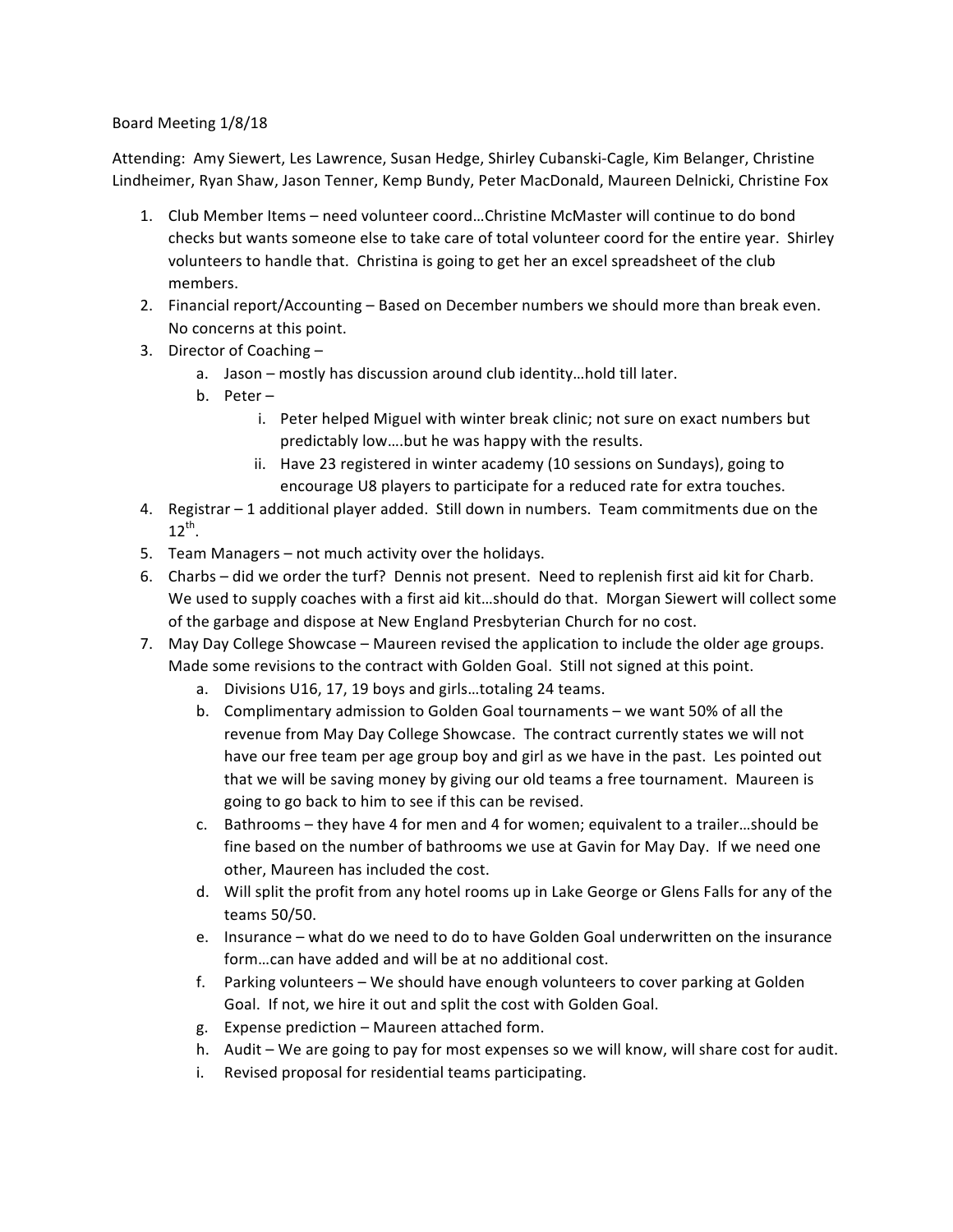- j. Board member volunteer time/availability for the weekend of May Day. We will create a separate sign up for board members to make sure we are present.
- k. Going to ask if we can make electronic payments to referees.
- l. Kim volunteered to look into SWSC merchandise that we can sell at May Day.
- 8. Club Identity Committee has met over the past few weeks. Jason will follow up with Maureen to update website.
	- a. Philosophy
	- b. Success with honor working on defining success
	- c. Level of play offering every level of play we can to serve our community
	- d. Boys and Girls programs really need to mirror each other.
	- e. Cost effective more gym time for U10 and below vs turf play
	- f. Add a U6 level winter program, 1 day/week just practices, inexpensive, getting them an experience, probably parent/volunteer coaches, co ed
	- g.  $US$  full program boys and girls separately. Run by parent volunteers. Offering a rec + level.
	- h.  $U10 full program boys and girls separately.$  Offering a rec + level (would not do CDYSL), consider having a Select and Competitive level as well.
	- i. Winter on Saturdays running a U10 and U8 league at Charbs (that way they still get to play competitively but cost is much less)
	- j.  $U12 -$  stayed the same but talked about adding rec +. Want to try it.
	- k.  $U14 no$  changes
	- l. U16 trend has been as players get older the interest dwindles Comp would do 1 less practice/week (talking about winter practices). Players would then be evaluated differently. Identifying our teams earlier and defining the product.
	- m.  $U19$  no changes
- 9. We are officially US Club Soccer members. It is very user friendly. Regional director offices closes pretty much the entire month of December. U12 and U14 girls teams both won their tournaments at Hudson Valley Sportsdome.
- 10. Communication Christine Fox and Susan Hedge will work together as Communications Leads. Christine also offered to take over the website. Committee will meet to talk about strategy  $$ what social media resources do we want to use, how will we get the information. Peter, Jason, Christine, Susan and Wendy. Maureen will be at the first meeting.
- 11. Update on Boys' DOC Jason still thinking about whether he wants to take both or not what about an assistant. If Jason would take over both and Peter as an assistant with focus on special projects. Sub-committee still working on.
- 12. Player evaluations want to get back to doing that. It will look different at every level.
- 13. Situation  $-$  younger boy player that joined our club from another club. One of our coaches approached them and offered to let the player play for free. Director of Coaching will address and make sure this does not happen and cannot happen in the future.
- 14. Uniform issues Miscommunication between coach and DOC; kids chose color. This uniform was purchased as an alternative uniform. Christina was worried that there are now new players coming in purchasing the red....do they understand they need the blue and black as well? They have purchased the blue jerseys to play in as well. The red uniforms will be shelved for future